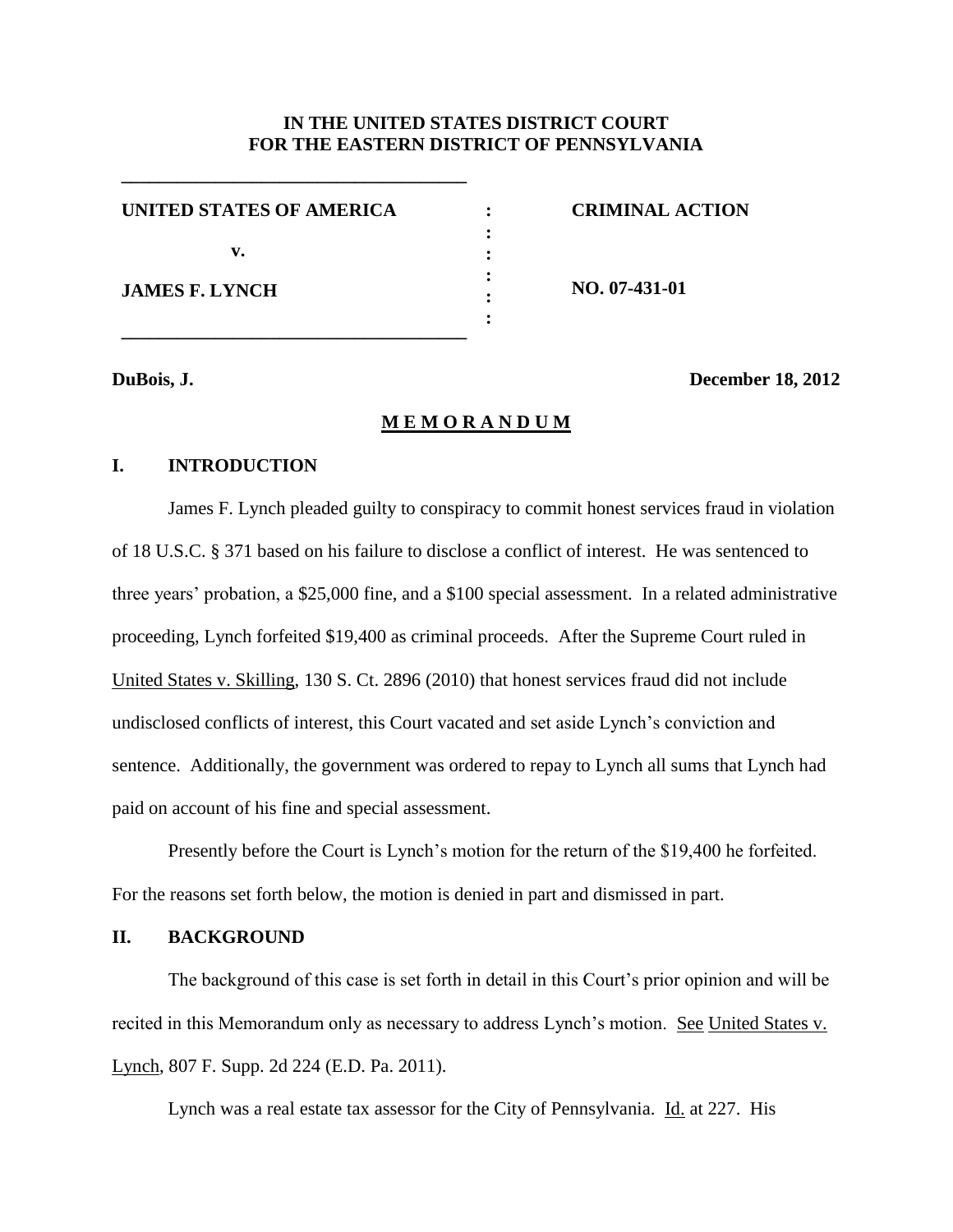criminal case arose out of interactions with co-defendant James Campenella, a real estate developer. Id. Lynch helped Campenella lower the assessed value of two properties and assisted him in resolving a delinquent tax issue on a third property. Id. at 227-28. Campenella then gave Lynch \$20,000 in cash. Id. at 228. Lynch failed to disclose this financial relationship or to recuse himself from matters affecting Campenella and his businesses. Id. Campenella thereafter asked Lynch to help resolve a lawsuit over a tax assessment on a fourth property. Id. It appears that the lawsuit was then, in fact, resolved. Id.

Lynch gambled with some of the \$20,000. (Sentencing Hearing, 8/17/2008 at 27-29.) He lost \$600 of it, leaving him with the \$19,400 at issue in this case. (Id.) Lynch initially denied having any financial relationship with Campenella but later voluntarily surrendered the \$19,400 in cash to the government. (Id. at 27-28; Change of Plea Hearing, 9/14/2007 at 27.)

Lynch pleaded guilty to conspiracy to commit honest services fraud. Lynch, 807 F. Supp. 2d at 224. He was sentenced to three years' probation, a \$25,000 fine, and a \$100 special assessment. (Lynch Judgment, Document No. 32 at 2-4.) As part of his guilty plea agreement, he agreed "not to contest the administrative or civil forfeiture to the government" of the \$19,400. (Mot. Ex. A, Guilty Plea Agreement at 5.) The money was later administratively forfeited, and Lynch did not challenge the forfeiture. (See Mot. Ex. C, Declaration of Administrative Forfeiture.)

After his guilty plea, the Supreme Court decided United States v. Skilling, 130 S. Ct. 2896 (2010). In Skilling the Supreme Court confined honest services fraud to its "solid core" of bribery and kickbacks and ruled that, without more, an undisclosed conflict of interest does not give rise to criminal liability. Id. at 2931-32. As a result of the Skilling decision, this Court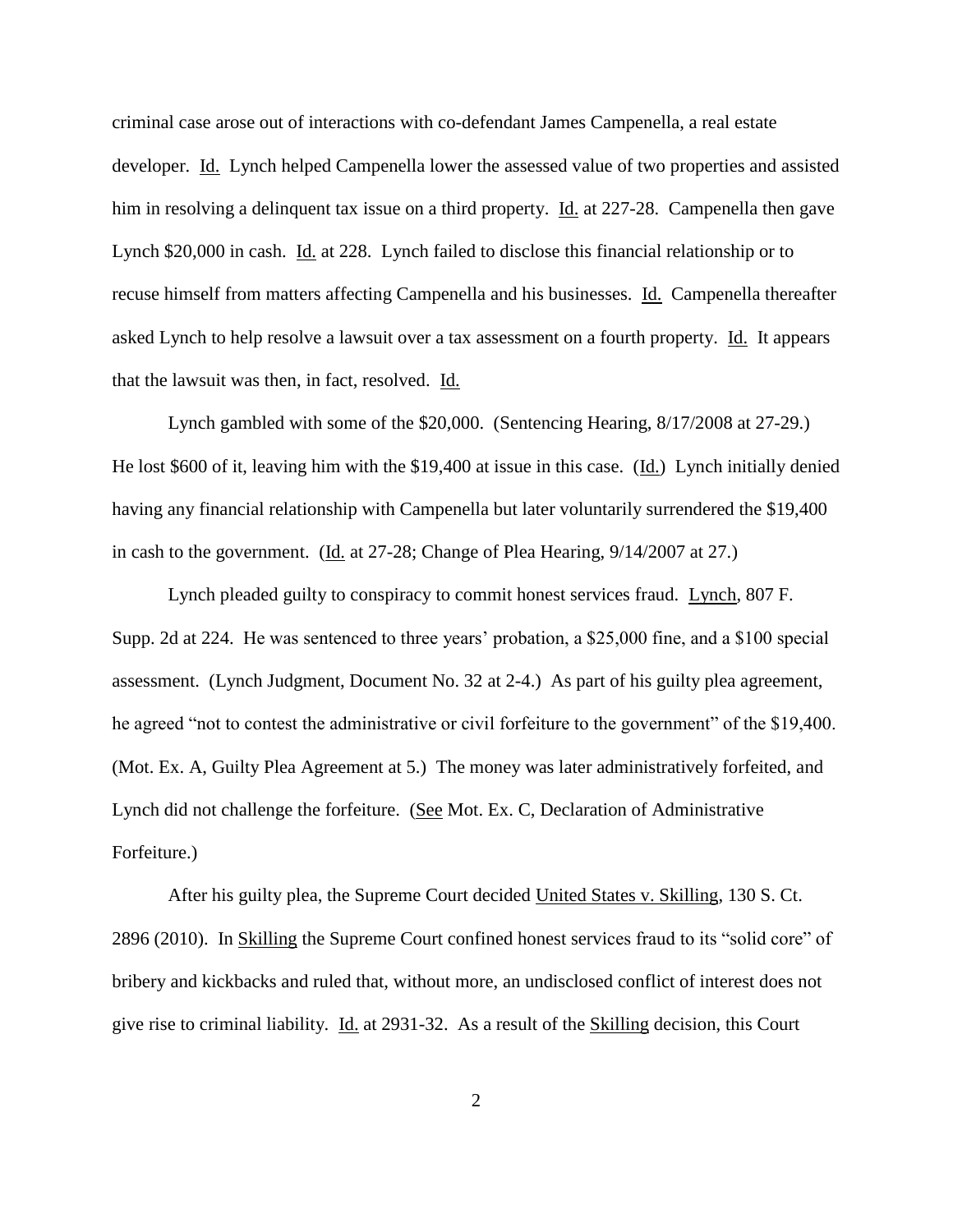granted Lynch's motion for a Writ of Coram Nobis. Lynch, 807 F. Supp. 2d at 235. The Court ordered that Lynch's conviction and sentence be vacated and set aside. Id. The government was also ordered to repay to Lynch all sums that he had paid on account of his fine and special assessment. Id.

Lynch now moves for the return of the \$19,400 he administratively forfeited.

#### **III. DISCUSSION**

#### A. Jurisdiction

The Court will construe Lynch's motion under Federal Rule of Criminal Procedure 41(g) as a civil action in equity. See Arevalo v. United States, 238 Fed. App'x 869, 870 (3d Cir. 2007); United States v. McGlory, 202 F.3d 664, 670 (3d Cir. 2000) (discussing former Rule 41(e)); but see United States v. Winkelman, 430 Fed. App'x 208, 210 (3d Cir. 2011) (affirming the district court's dismissal of a Rule  $41(g)$  motion after criminal proceedings had ended without endorsing the procedure); Winkelman v. United States, No. 12-1638, 2012 WL 3679206, at \*2 (3d Cir. 2012).

#### B. Statutory Framework

Lynch's \$19,400 was forfeited through a civil administrative forfeiture. Unlike a criminal forfeiture which is part of a defendant's sentence, "[a]n administrative forfeiture is a summary proceeding that is conducted by the seizing agency." Mendoza v. U.S. Customs and Border Protection, No. Civ.A. 05-6017, 2006 WL 2627925, at \*3 (D.N.J. Sept. 13, 2006); see also 18 U.S.C. § 982 (setting forth the procedures for criminal forfeitures). Proceeds of certain crimes are subject to civil administrative forfeiture. 18 U.S.C. § 981(a)(1).

After the government seizes property, it must send notice to all interested parties. 18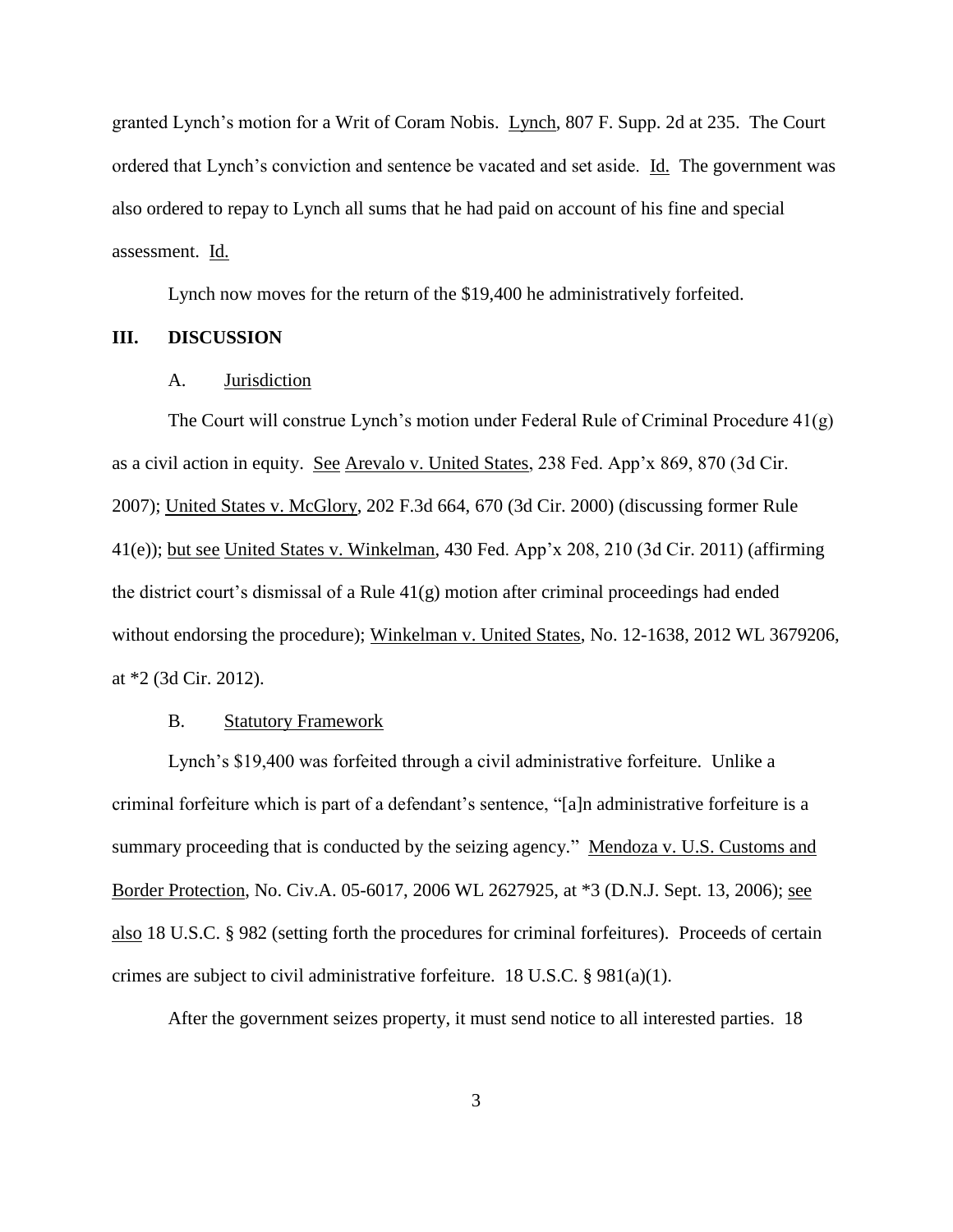U.S.C. §  $983(a)(1)(A)(i)$ . The administrative forfeiture is then effected by a declaration of forfeiture, which has "the same force and effect as a final decree and order of forfeiture in a judicial forfeiture proceeding in a district court of the United States." 19 U.S.C. § 1609(b).

The Civil Asset Forfeiture Reform Act ("CAFRA") sets forth the procedures to challenge an administrative forfeiture. 18 U.S.C. § 983. There are only two opportunities for such a challenge. First, after receiving notice but before the property is forfeited, a property owner may file a claim with the government. 18 U.S.C.  $\S$  983(a)(2). This initiates a set of procedures through which the government can either defend against the challenge or relinquish the property. 18 U.S.C. § 983(a). Second, after the property is forfeited, a person who did not receive proper notice may file a motion to set aside the forfeiture. 18 U.S.C. § 983(e)(1). Such a motion challenging the adequacy of the government's notice is "the exclusive remedy for seeking to set aside a declaration of forfeiture." 18 U.S.C. § 983(e)(5).

## C. Lynch's Claims

Lynch concedes that he received adequate notice as required by the civil forfeiture statute and that he has "no remedy under CAFRA." (See Mot. at 3; Reply at 11.) Nevertheless, he asserts that the \$19,400 should be returned based on two principal grounds: (a) that the forfeiture violated his procedural due process rights; and (b) that the forfeiture should be set aside as a direct or collateral consequence of his now-vacated conviction.

#### (a) Procedural Due Process

As noted above, a motion challenging the adequacy of the government's notice is "the exclusive remedy for seeking to set aside a declaration of forfeiture," and there is no issue of notice in this case. See 18 U.S.C. § 983(e)(5). The Court nevertheless will review the process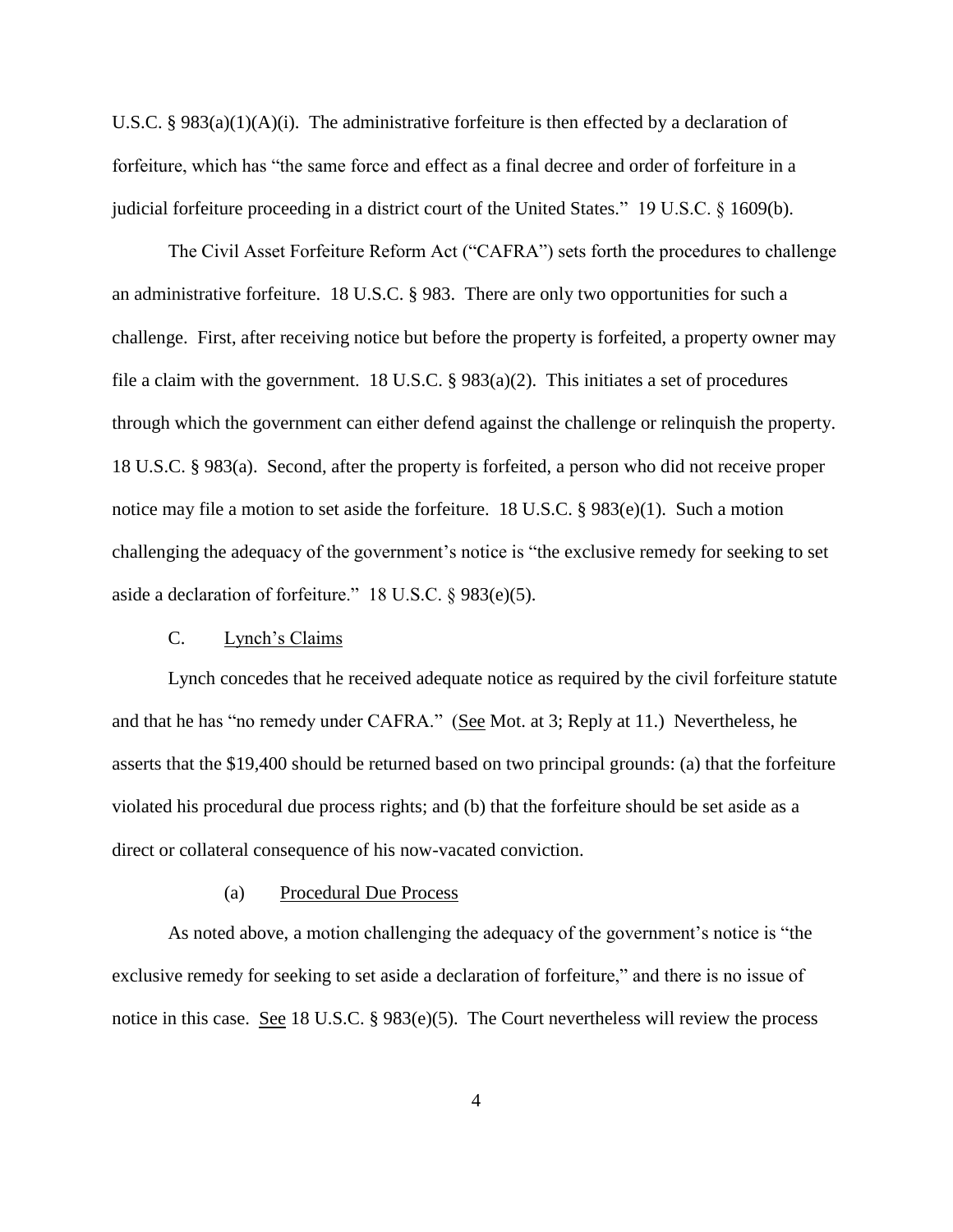utilized in this case to determine whether the forfeiture comported with due process. See Webster v. Doe, 486 U.S. 592, 603 (1988) ("[W]here Congress intends to preclude judicial review of constitutional claims its intent to do so must be clear.")

Some courts have described § 983(e)(5)'s "exclusive remedy" provision as a jurisdictional limitation. See, e.g., United States v. Tinajero-Porras, 378 Fed App'x 850, 851-52 (10th Cir. 2010); Mesa Valderrama v. United States, 417 F.3d 1189, 1196 (11th Cir. 2005). However, the Supreme Court has cautioned that courts "have sometimes mischaracterized claimprocessing rules or elements of a cause of action as jurisdictional limitations, particularly when that characterization was not central to the case, and thus did not require close analysis." Reed Elsevier, Inc. v. Muchnick, 130 S.Ct. 1237, 1243-44 (2010). Such "drive-by jurisdictional rulings" were discouraged in Reed. Id. at 1244 (internal citations omitted). Rather, courts should apply the following test: "If the Legislature clearly states that a threshold limitation on a statute's scope shall count as jurisdictional, then courts and litigants will be duly instructed and will not be left to wrestle with the issue. But when Congress does not rank a statutory limitation on coverage as jurisdictional, courts should treat the restriction as nonjurisdictional in character." Id. Because Congress has not clearly stated that  $\S 983(e)(5)$  is a jurisdictional limitation, this Court will treat the restriction as nonjurisdictional.

Lynch argues that his forfeiture of the \$19,400 violated procedural due process because he did not have a "meaningful opportunity to be heard." (Mot. at 4.) The basis for this argument is that a challenge to the forfeiture would have been fruitless because, prior to Skilling, such a challenge would have had little to no chance of success. (Id.; Reply at 10.) Lynch asserts that he must have an opportunity to challenge his forfeiture now that the law has changed in his favor.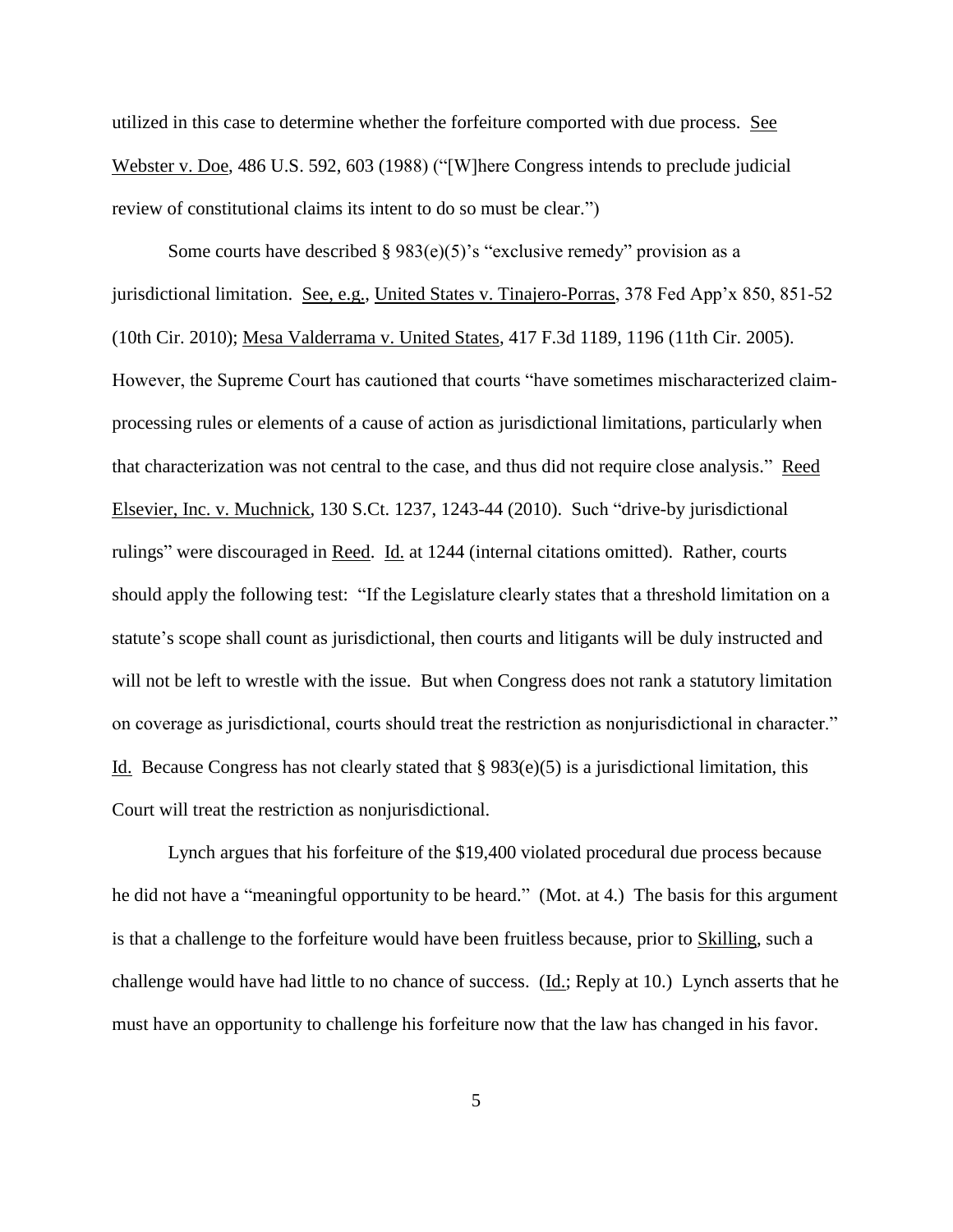The Court rejects that argument.

As an administrative forfeiture has the same force and effect as a district court order, Lynch essentially argues that due process requires new interpretations of the law to be applied retroactively to even those cases in which final judgment has already been entered. However, "new legal principles, even when applied retroactively, do not apply to cases already closed." Reynoldsville Casket Co. v. Hyde, 514 U.S. 749, 758 (1995). Rather, interpretations of federal law must only be given retroactive effect to cases "still open on direct review." Harper v. Va. Dept. of Taxation, 509 U.S. 86, 97 (1993). Courts are not required, for example, to grant relief from judgment through Rule 60(b) due to a change in the law. Agostini v. Felton, 521 U.S. 203, 239 (1997) ("Intervening developments in the law by themselves rarely constitute the extraordinary circumstances required for relief."). Thus, Lynch's procedural due process rights were not violated because he did not have an opportunity to challenge the merits of his forfeiture after Skilling. His motion on this ground is denied.

#### (b) Consequence of his Conviction

Lynch also argues that his forfeiture should be set aside because it is either a direct or collateral consequence of his conviction, which has now been vacated. However, as previously discussed, a "motion" under 18 U.S.C. § 983(e) challenging the adequacy of the government's notice is the "the exclusive remedy for seeking to set side aside a declaration of forfeiture under a civil forfeiture statute." The Court concludes that the statute bars claims that are not based on either the Constitution or the adequacy of the government's notice. Thus, Lynch's claim – that his forfeiture should be set aside solely on the grounds that his conviction has been vacated – fails, and his motion on this ground is dismissed.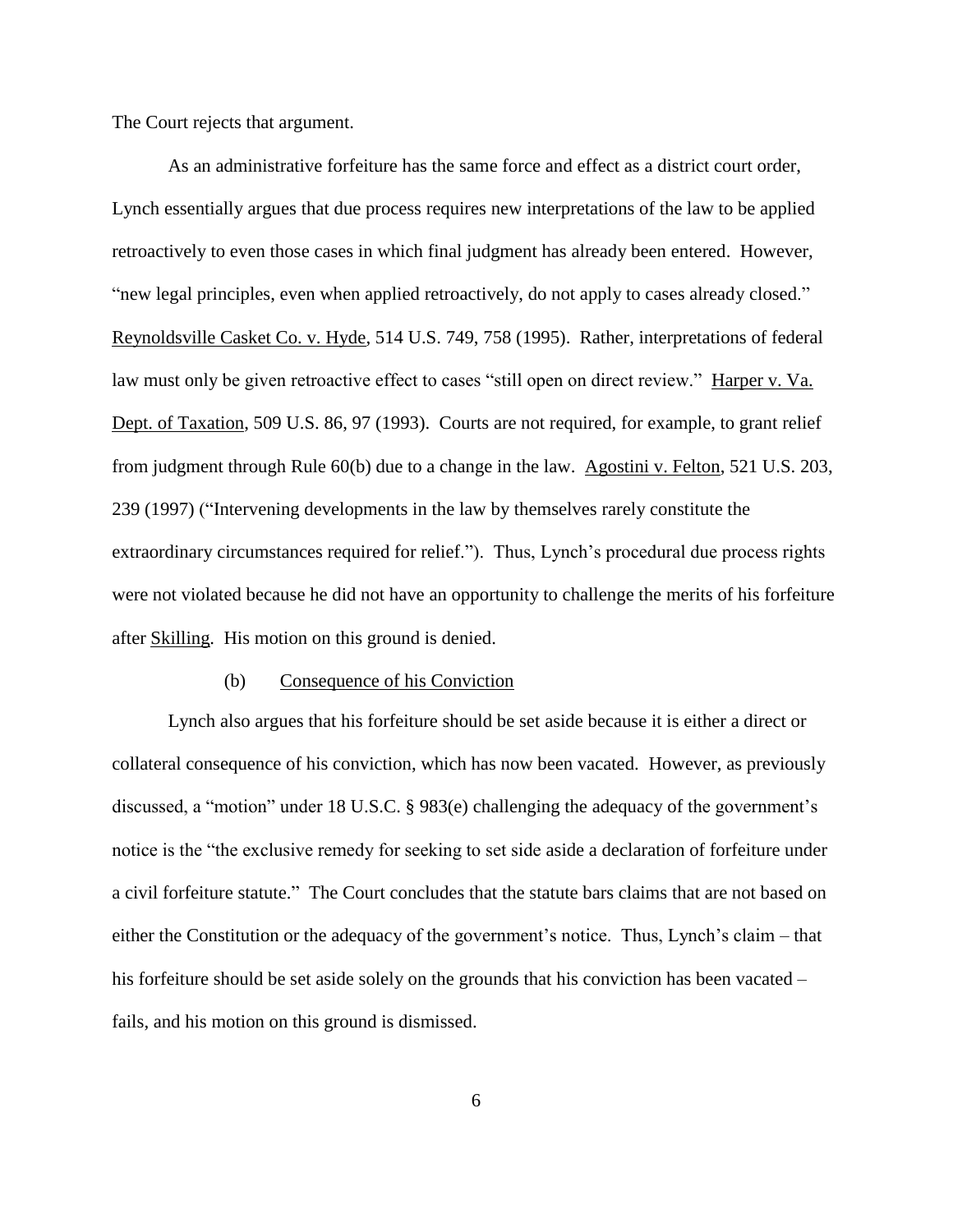However, even if 18 U.S.C. § 983(e) permitted such a claim, the Court would deny Lynch's motion. In United States v. Bank of New York, decided before CAFRA was enacted, Pak Lung Wu had pleaded guilty to violating 21 U.S.C. § 857 (repealed and recodified at § 863). 14 F.3d 756, 757 (2d Cir. 1994). The statute criminalized the sale or transportation of drug paraphernalia. Id. The government commenced a civil forfeiture action against the assets in several of Wu's bank accounts on the theory that those assets were proceeds from the sale of crack vials. Id. The government and Wu eventually settled, and a consent decree was issued. Id. at 758. Pursuant to the decree, the government, inter alia, returned half the funds that had been seized. Id.

Two months after the consent decree was issued, the Second Circuit held that 21 U.S.C. § 857 did not criminalize the manufacture or sale of crack vials, and Wu's conviction was later reversed. Id. He then moved under Rule 60(b) to vacate the consent decree, which the district court denied. Id. The Second Circuit affirmed the denial of the motion, concluding that "a change in the law occurring after a settlement for a sum of money is not a basis for vacating the settlement pursuant to Rule 60(b)." Id. at 759. The Second Circuit further stated that "[a]t the time of the settlement, Wu knowingly entered into the agreement with his eyes wide open. No one entering into a settlement agreement, however, is a soothsayer. Neither party could have foreseen with any reasonable degree of certainty the turn of events. Having taken his chances, Wu cannot be heard to cry foul, and accordingly must live with his choice." Id. at 756.

Lynch's situation is materially identical to Wu's. Both forfeited property based on a criminal conviction that was later overturned. Both made a tactical decision based on the law at the time to agree to forfeit some or all of their property: Wu in his settlement and Lynch in his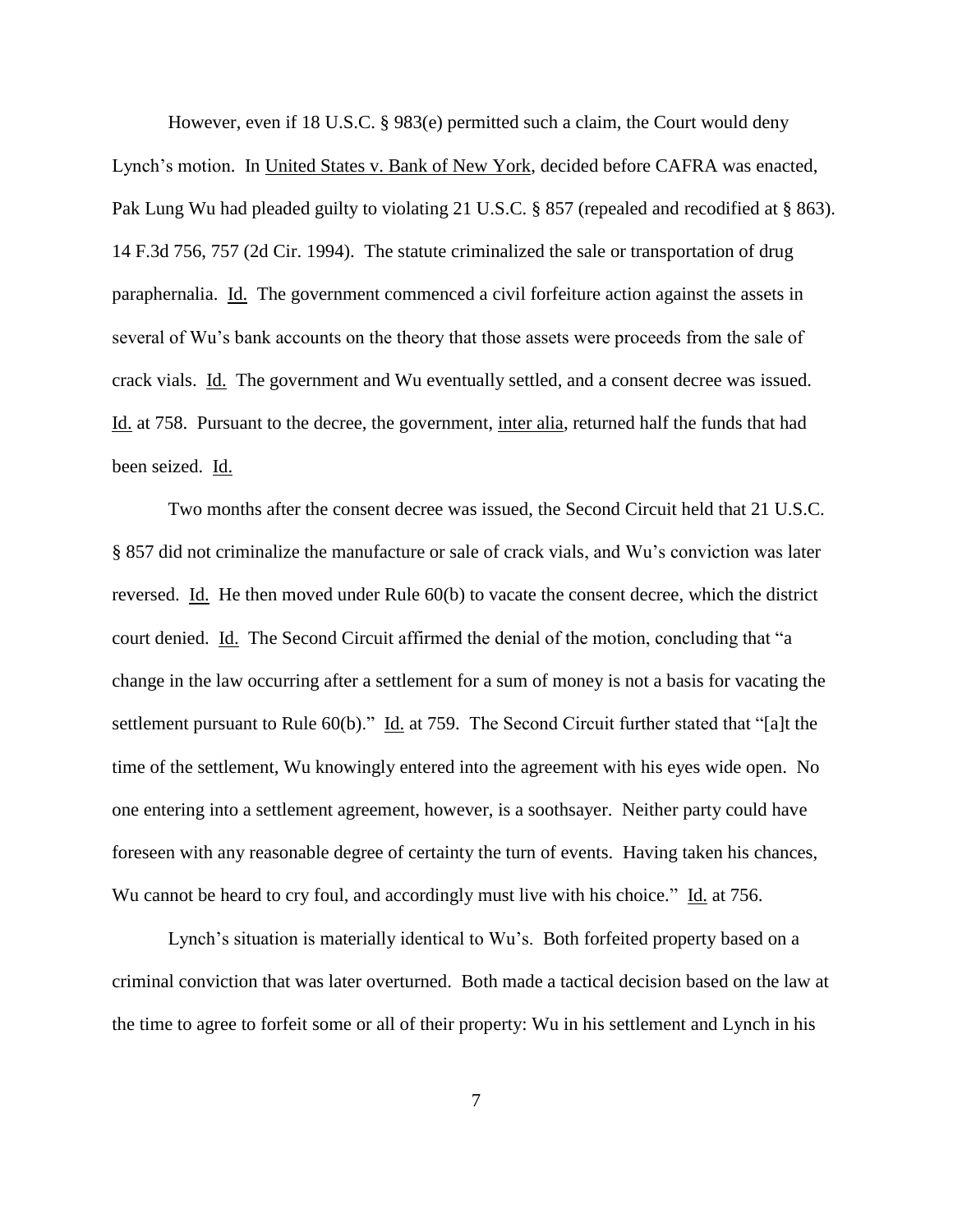guilty plea. In both cases, the property was forfeited pursuant to a legal instrument that has the force and effect of a district court order.<sup>1</sup> Both attempted to set aside the forfeiture after the law changed in their favor and their convictions were vacated. This Court finds the Second Circuit's reasoning in Bank of New York persuasive. The change in law based on Skilling does not entitle Lynch to vacate his administrative forfeiture. He is not entitled to the return of the \$19,400.

#### **IV. CONCLUSION**

 $\overline{a}$ 

For the foregoing reasons, Lynch's motion for the return of property is denied in part and dismissed in part. An appropriate order follows.

<sup>&</sup>lt;sup>1</sup> Wu forfeited his assets through a consent decree issued by the district court. Bank of New York, 14 F.3d at 758. Lynch's \$19,400 was forfeited pursuant to declaration of administrative forfeiture which has "the same force and effect as a final decree and order of forfeiture in a judicial forfeiture proceeding in a district court of the United States." 19 U.S.C. § 1609(b). (See Mot. Ex. C, Declaration of Administrative Forfeiture.)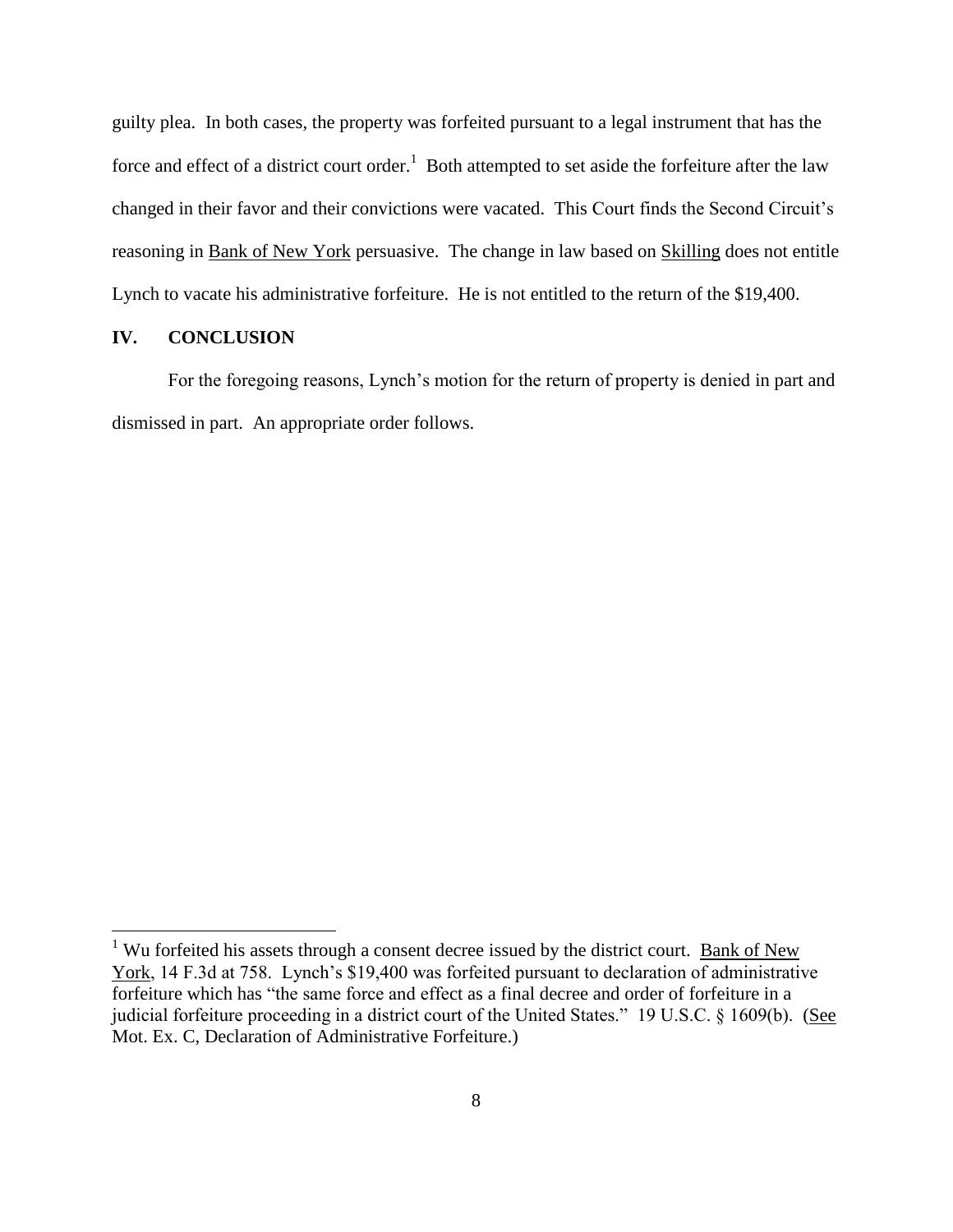## **IN THE UNITED STATES DISTRICT COURT FOR THE EASTERN DISTRICT OF PENNSYLVANIA**

**: : : : : :**

**UNITED STATES OF AMERICA v. JAMES F. LYNCH**

**\_\_\_\_\_\_\_\_\_\_\_\_\_\_\_\_\_\_\_\_\_\_\_\_\_\_\_\_\_\_\_\_\_\_\_\_\_**

**\_\_\_\_\_\_\_\_\_\_\_\_\_\_\_\_\_\_\_\_\_\_\_\_\_\_\_\_\_\_\_\_\_\_\_\_\_**

**CRIMINAL ACTION**

**NO. 07-431-01**

### **O R D E R**

**AND NOW**, this 18th day of December, 2012, upon consideration of Lynch's Motion for Return of Property, or in the Alternative for Equitable Relief (Document No. 75, filed August 17, 2012), Government's Response to James F. Lynch's Motion for Return of Property, or in the Alternative for Equitable Relief (Document No. 79, filed October 19, 2012), and Reply Brief of James Lynch in Support of Motion for Return of Property, or in the Alternative for Equitable Relief (Document No. 84, filed November 21, 2012), for the reasons set forth in the Memorandum dated December 18, 2012, **IT IS ORDERED** that Lynch's Motion for Return of Property, or in the Alternative for Equitable Relief is **DENIED IN PART AND DISMISSED IN PART** as follows:

1. The Motion is **DENIED** to the extent Lynch's claims that the forfeiture of the \$19,400 violated due process;

2. The Motion is **DISMISSED** to the extent Lynch's claims that the forfeiture of the \$19,400 should be set aside as a direct or collateral consequence of his now-vacated conviction; and

3. The Motion is **DENIED** in all other respects.

9